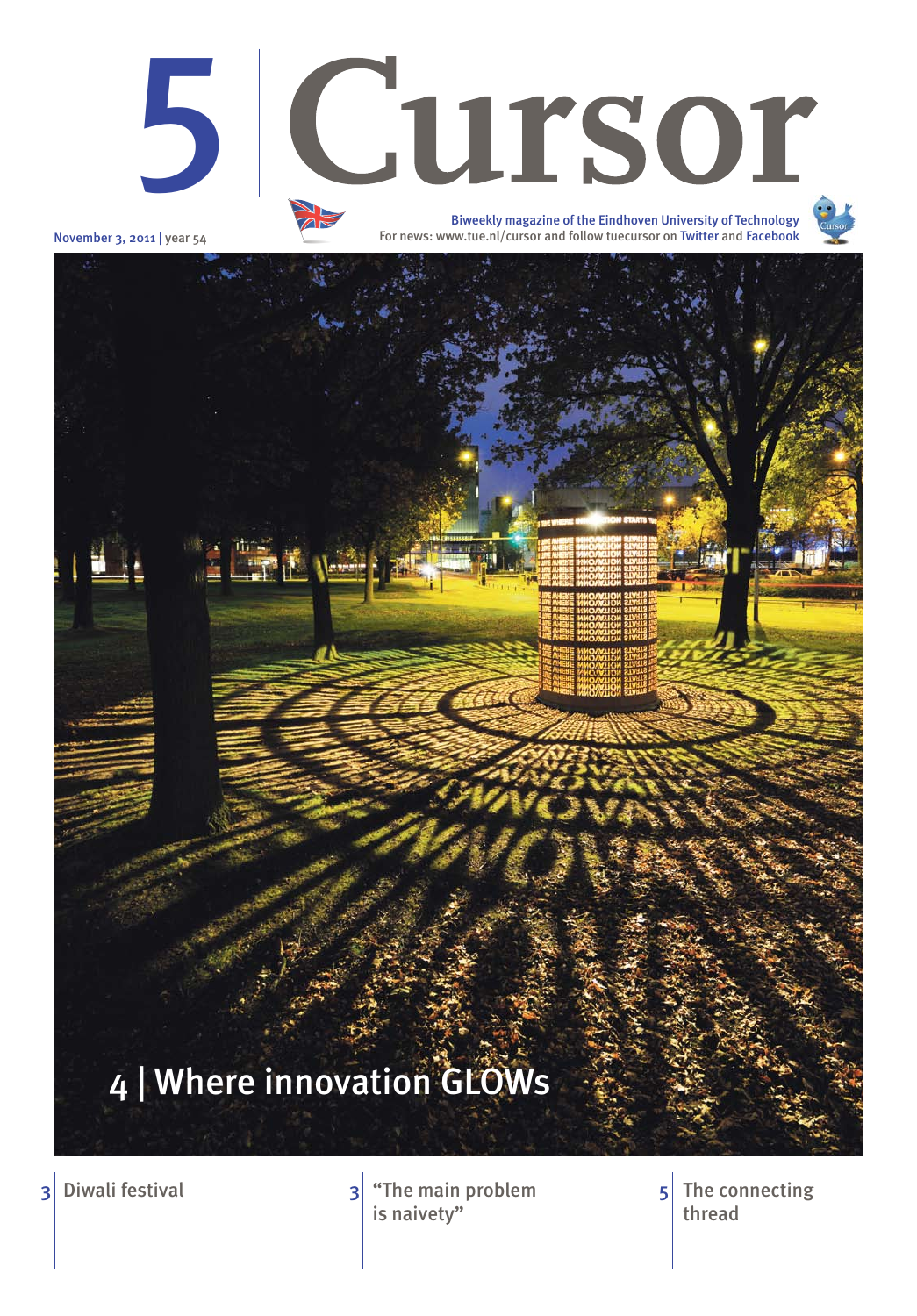### For Starters | 2

Liar, Liar, pants on fire. If anyone has gone to hell and back these past two months, it's Diederik Stapel. A liar whose pants are on fire had it coming. You reap what you sow, and Stapel has a lot of reaping to do. In the media, there's a variety of scientific figureheads that keep stressing the self-cleaning capacity of science. Perhaps it's more fitting to speak of its self-punishing capacity these days. This Week, even KNAW's chairman Robbert Dijkgraaf was lectured by DWDD's executioner Matthijs van Nieuwkerk.

**Translation** Annemarie van Limpt (pages 1,2,3,5) Benjamin Ruijsenaars (page 4)





# Rewwwind www.tue.nl/cursor

## Colophon

**Editor in chief Han Konings**

**Executive editor**  Brigit Span

**Editorial staff** Judith van Gaal Tom Jeltes | Science **Frits van Otterdijk** Norbine Schalij Monique van de Ven Enith Vlooswijk

**Staff**  Fred Steutel Nicole Testerink Gerard Verhoogt

**Photography**  Rien Meulman Bart van Overbeeke

**Cover** Bart van Overbeeke

> **Layout** Natasha Franc

**Affiliated with**  Hoger Onderwijs Persbureau

**Editorial board** prof.dr. C.J.H. Midden (voorzitter) prof.dr. J.W. Niemantsverdriet mw. A.C. Stevens- van Gennin T.H.J. Reijnaerts (studentlid) A. Roestenburg Anneliese Vermeulen-Adolfs (secretaris)

**Address editorial office** TU/e, Laplace 0.35 postbus 513, 5600 MB Eindhoven tel. 040 - 2474020, e-mail: cursor@tue.nl

> **Cursor online** www.tue.nl/cursor

**Print** Janssen/Pers, Gennep

**Advertisement** Bureau Van Vliet BV tel. 023 - 5714745



November 1, 2011 – On November 7, a new piece of light art will be revealed at TU/e campus: 'Transformation'. It consists of a circular steel column, from which the words 'TU/e Where Innovation Starts' are projected

dozens of times. The art work is a birthday gift from the Art Committee in light of the university's 55th anniversary, and will be placed on the lawn west of Impuls.

October 26, 2011 - De Groene Fietser (the green biker) on TU/e campus has reopened. Initiator Richard van der Vleut was forced to shut down just

before summer, but he's found a successor that opened the doors to the bike repair shop once again.

October 19, 2011 - The OASE repairs are appreciated by the University Council. Performance has improved considerably in several respects, although its speed is still an issue.

LaQuSo, the company that researches the software quality at Mathematics & Computer Science, will soon focus on the software's design, as well as carry out several stress tests.



October 20, 2011 - In May of next year, 45 researchers of the Nuclear Magnetic Resonance group and their research equipment will be moving from the Department of Biomedical Engineering to the Philips Imaging

Facility at the High Tech Campus (HTCE). This way Philips and TU/e will intensify their research activities for the purpose of research into medical imaging.

#### **New light art to end darkness TU/e entrance**

#### **Bike repair TU/e campus reopens**

#### **University Council positive about OASE repairs**

#### **Part Biomedical Engineering researchers moving to High Tech Campus**

**Our Rewwwind feature provides you with snippets of last week's news. What happened online after the previous Cursor magazine was published?**

Upon graduating, high-school seniors don't just look for the right study program. They also want a fun town where they feel at home. This social aspect can be just as important for young newcomers. In that respect, Eindhoven de gekste isn't doing bad at all. Yet Eindhoven's comfort and atmosphere is threatened by The Executive Board, since they want to halve all student-board grants. And no, these cutbacks won't lead to the instant demise of student association life, but still. Less student board members means less social cementing between departments. Eventually, it will lead to a smaller influx of freshmen, fear both student parties and the university council.

A minor consolation: the decapitation of

student association life can be seen in other student cities as well. Mr. Scrooge is running the show wherever you go, Cursor found out after checking with other study and student associations throughout the country. And oh well, if all girls are skinny, Eindhoven shouldn't worry they're the one to end up all alone.

> A few days ago I looked at the recently-published QS world university rankings. I found out that TU/e was ranked 146th this year. I had expected a better position and did a quick scan of the top 100. I noticed that the best universities are in English-speaking countries. The list consists of universities from the US, UK, Canada and Australia, interspersed with a few German, Japanese, Chinese and Dutch universities. Does that mean education in English-speaking

countries is better than in Asia or continental Europe? I'd say 'no', based on my experience with Dutch education and talks with a lot of Asian

colleagues. In my opinion, QS ranking doesn't reveal a university's quality, but another important property which I'd like to call 'international study comfort'. With 'comfort' I refer to the ease of combining living and studying in a country. Since English is the 'lingua franca' of the modern world, most, say, Chinese or Argentinean students prefer going to English-speaking countries. After all, even when leaving campus you can still be involved in regular non-academic life in these countries. It makes sense for the best international students to prefer going to the US and UK and since they can choose from many more candidates, these universities generate more inventions, publications and recognition. In that sense TU/e has huge growth potential. In fact, all Dutch universities are comfortable for international students because local (non-academic) people easily communicate in English. The only thing missing is aggressive marketing and global promotion. We must convince doubting potential students that studying in Eindhoven knowing only English is actually quite comfortable. That way, more talented candidates will apply, resulting in a greater contribution to the university's international reputation, which will be reflected by a higher ranking. *Sultan Imangaliyev, from Kazakhstan, is a student of Systems & Control, Department of Mechanical Engineering*

## Clmn **TU/e is 146th: room to improve?**

For the past ten years or so, the Simon Stevin Construction Competition has been held in its current form. Today's setup came about when two permanent posts were driven into the Dommel

banks for the see saw construction. Before that, any mechanical engineering knowledge was assessed differently. The bridge picture, probably taken in 1983, shows just that. "It's an assignment meant for the same thing", says Pieter Nuij, lecturer at Mechanical Engineering. "Students are given a number of materials, iron profiles, nuts and screws and are asked to create a construction. The strongest construction wins, although it's also important to correctly estimate its capacity." For the audience it's all about that moment the construction caves in, a point at which its load – a load that has always consisted of students – takes a dip. We haven't been able to find out who won back in 1983. On October 26, 2011 it was group 11 that won. Their construction could carry 5100 Newton. (NS)



#### **Construction competition 2011 versus 1983**





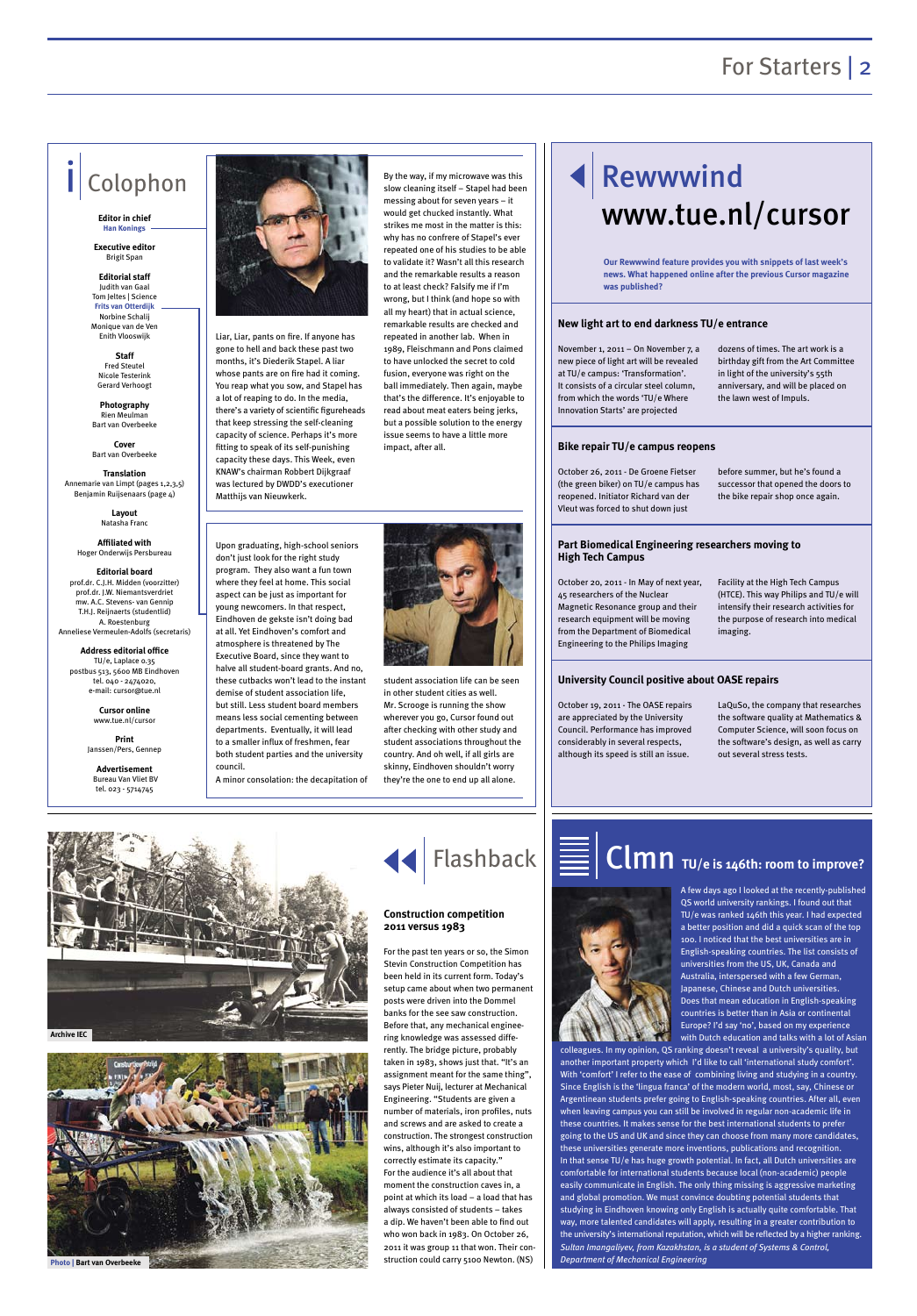### 3 | For Starters November 3, 2011



**60 participants** wearing traditional attire assembled to celebrate Diwali, the Indian festival of light, on Saturday October 29.

**35 of them** had signed up for a feast at TU/e's Common Room. Favorite dish was the dessert: Gulab Jamun. It's extremely sweet and was served with season's greetings.

**0 lights** were released on the Dommel River. The organization wasn't sure whether a permit was needed and worried the grass might catch on fire. (NS)

# Indian festival of light

Vox Academici

## What's the problem with the government's ICT projects?

**Government ICT projects tend to fail miserably ever more often these days. Take the emergency services' C2000 communications system, or the electronic patient file (EPD). Last Saturday, newspaper de Volkskrant covered the latest automated blunder: the implementation of a new administration system for benefits agency UWV. They spent ten times more than had been initially budgeted and still the system isn't even close to perfection. What's the cause for these recurring failures and what should change in order for a project to be successful for once? And what about our own OASE system, that wasn't off to a great start either?**

"The advantages of an automated system are huge, and we've come to realize that. Projects are bigger and more complex now. In the past years, we've seen ICT projects fail all the time, and these weren't just government projects ", says Jan Friso Groote, professor at the chair of Model Driven

Software Engineering. He continues, flushed: "The main problem is naivety. People sometimes have no clue what they're dealing with. Most think computer science is a picnic. Enter data, do a search, hey presto. And then someone who knows how to work with Excel worksheets is put in charge of a major ICT project. Suddenly it turns out it takes more than some mere fiddling about, that it's actually quite a challenge to make everything run smoothly… It can often be attributed to lack of education."

"We may say we're pioneers when it comes to technology, but the real experts are often at the sidelines. Many programmers come from the field of physics and chemistry, and they haven't enjoyed a proper computer science curriculum. They're the reason we're in a mess now. When building a house, would you ever ask the bricklayer to take care of electricity as well?"

"There should be an institute to OK the plans for every new automation project

before it starts. It's often a solid plan that's missing. There's not enough adequate knowledge within the government, due to which important aspects are ignored. Either that or they consult a moonlighter that wants to make as much money as possible without going the extra mile. It often results in disorder. Already years ago I pleaded for an institute that forces people to come up with a proper plan: how is the system set up, have all aspects been covered, how will it be tested. And, very important: describe to a tee what you want the system to do. Of course, such an institute would be led by experts with a background in computer science. We really need to get rid of that naivety."

"According to calculations we did a few years ago, we can save six billion euro if automation projects were to be handled successfully. The calculations led to an investigation by the General Accounting Office. Initially, they thought we were a bunch of 'idiot professors', but even the

Accounting Office found it's impossible to gauge the actual damage of failed projects. In a way, that's worse than knowing the damage."

"We're facing a structural problem. It's evident with small-scale projects like OASE, TU/e's digital education system. I'm not sure what its status is, since I decided not to use it by way of precaution. It was a mess upon implementation. You'd think we'd learned from our problems with studyWeb. Is TU/e taking steps to prevent this from ever happening again? I don't think so. The same thing will happen with the next system. And the bigger the projects, the greater the damage. No one would dare build a house without a floor plan; architects continue to draw until their plan is just right. Should a balcony crash down, which is a minor issue really, the world of construction is in an uproar. I wish it was like that in ICT. It would save us so much money." (NT)

Prof.dr.ir. Jan Friso Groote, professor of Model Driven Software Engineering, Department of Mathematics & Computer Science

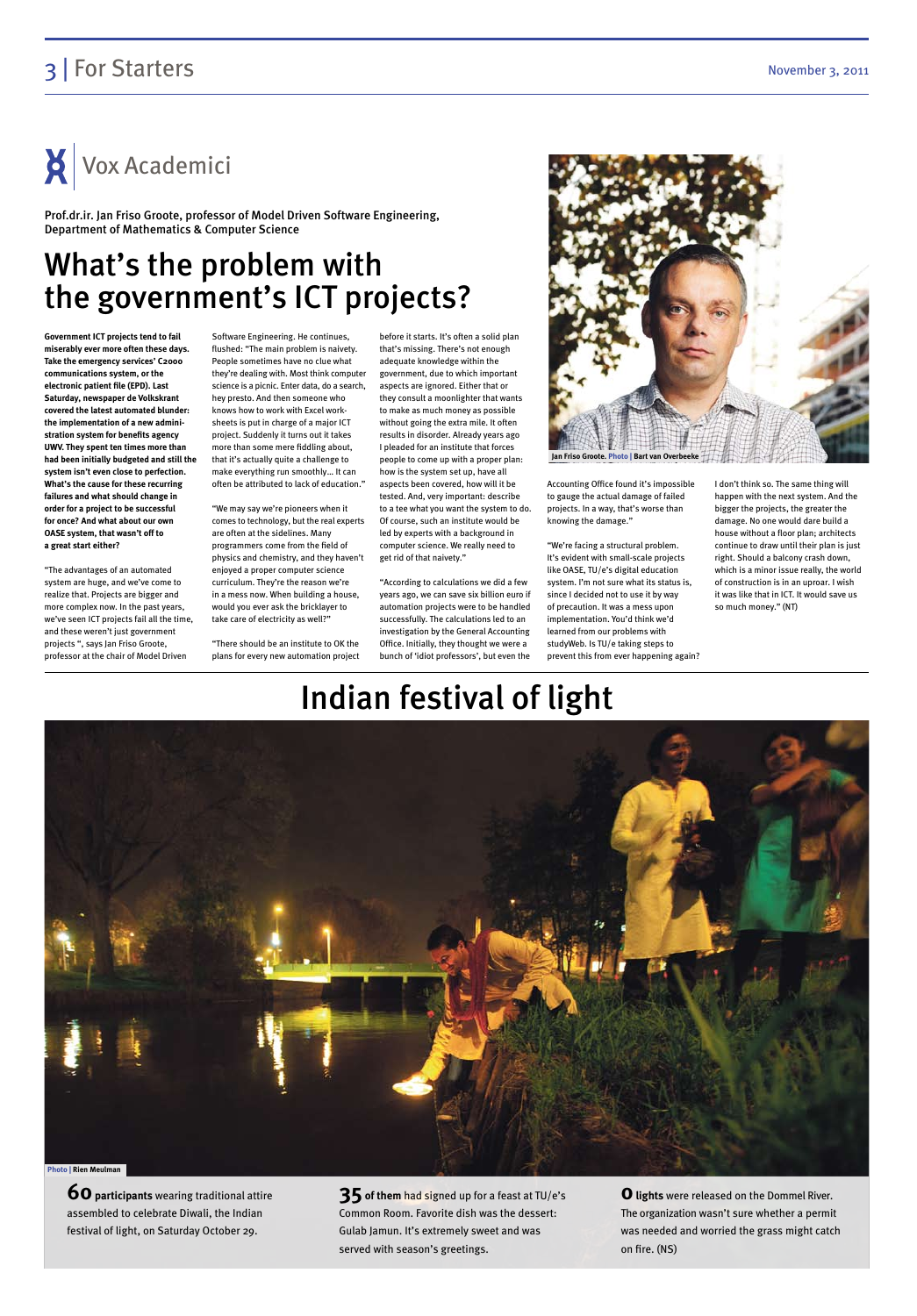# No place for modesty of TU/e during GLOW

There is no place for modesty during GLOW, was the statement made by Kroesen, chairman of the Art Committee and coordinator of TU/e's participation in the sixth edition of the Eindhoven light art festival. "During GLOW we are going to show that we are a university and that we stand for something. Not through the umpteenth projection

or such-and-such a clever arrangement of lamps, but by showing where the heart of the university lies." On campus twelve light art projects can be seen during GLOW, eight of which originate from the university itself. They are ranged under the so-called

'side events' during the festival. Most of these installations are being constructed already; indeed, the Dommel (bicycle) tunnel on the south side of the campus, which will accommodate a work of light art by students, has already been sealed off for this purpose for a couple of days

now.

The participation in GLOW does entail a great deal of organization, in the area of security among other things. For one, the Tesla Coil on the roof of De Zwarte Doos, which emits bolts of lightning, has to be protected against weather influences by "a kind of super tent, the installation must not get wet. At the same time, that tent is required by security to be able to withstand

#### .............. **Crossing into the unknown**

- **Where:** the Dommel (bicycle) tunnel **What:** students from various TU/e Departments will convert the bicycle tunnel into a magical cave. A big rabbit tempts visitors, just like Alice in
- Wonderland, to enter the cave, so as to end up on the other side in the land
- of innovation and technology.

#### winds with force 8".

Kroesen himself is looking forward in particular to this Tesla Coil and to 'BRAINpulse' at the Hoofdgebouw. Industrial Design professor Kees Overbeeke, who suddenly passed away early last month, was among the people closely involved in this light installation and was active with great enthusiasm two days before his death when the installation was tested. "He was proud as a peacock", Kroesen knows. What does the GLOW coordinator hope that visitors will take on board after their journey across the TU/e campus by night? "I hope that they will realize that

the research we are conducting here is not only very useful, but also beautiful, aesthetically speaking. And I hope that if we happen not to be in GLOW next year, people will wonder aloud why not indeed." (MvdV)

**GLOW will be on show from November 5 thru 12. For more information about the whole program, the route and all the works of light art: www.gloweindhoven.nl.**







**A "quick round through Vertigo and then zoom off campus again", were the initial ideas about the TU/e's participation in GLOW. No way, was professor Gerrit Kroesen's immediate response. "If we are going to get four hundred thousand visitors, we're really going to make a lasting impression - there's no place for modesty then."**

#### **Flits /Flash**

#### . . . . . . . . . . . . . . . . **Prometheus**

- **Where:** hall of Hoofdgebouw **What:** 'master handymen Bram Wiersma
- and Moniek Smeets make dozens of small arrangements flash alternately.
- In addition, they use various light sources, such as halogen lamps and

### laser beams, to radiate light onto all

**Where:** concrete art object K.O.E., lawn in front of the Auditorium **What:** six Fontys students of ICT, arts, journalism and communication shed some light on the impact of social media on society. Visitors can react, via Twitter and in person, to theses; public opinion is made visible in a work of art that changes color.

sorts of objects that deform light, thereby creating an ever-changing spectacle of light and shadow.

**S.J. van Embden Monument Where:** stairwell north of the Hoofdgebouw **What:** artist Peter Vink deploys a hexagonal column, composed of three

**Where:** roof of Vertigo **What:** a powerful laser emits a beam from the roof of Vertigo to the Van Abbemuseum, from where another laser beam comes back. The distances of the two buildings to the railway line are connected with the ages of the two institutes, both of which celebrate anniversaries (TU/e 55, Van Abbe 75).

hundred fluorescent tubes, to pay tribute to architect S.J. van Embden, designer of the Hoofdgebouw. The latter did not adopt the measure of man for the size of the building, but instead used the dimensions of a standard Philips fluorescent tube as his point of departure.

### **Wind graph**

**Where:** Dommel bridge North **What:** helium balloons fitted with LED lighting are allowed to flow into the sky on a 100-meter-long cord. The upward force of the helium combined with the wind will shape the cord like a graph

showing different patterns. This cord of light by Ralph Brodruck, lecturer of Architecture, Building and Planning, was also visible on campus in January, at the start of the university's jubilee year.









- **Where:** lawn west of the Impuls building yields a concentric projection resulting in a hundredfold visual repetition of
- (formerly E-laag) **What:** personal formation and development occupy center stage in this three-meter-high work of light art by Michel Suk, in co-creation with the Joint Technical Department of TU/e. Via structures in the metal, a pointed source of light above the steel tube

the text 'Where innovation starts'. This work of art will be unveiled on November 7 and will stay in place



#### natural light-dark cycle and its strong

Biorhythms is a project of Light and Health Research Foundation (SOLG)

in collaboration with the Intelligent Lighting Institute and the Strijp Chamber Choir.

- influence on the human sleep-wake
- cycle. Variations in luminous intensity
- and the tone of light are accompanied
- by a musical composition. S(w)inging **\*\*\*\*\*\*\*\*\*\*\***\*
- **Beauty of stagnation**
- **Where:** TU/e and Kennispoort
- **What:** light designer Michel Suk will
- illuminate several TU/e buildings and
- landscape elements during GLOW.
- The installations, whose light programs
- have been linked, slowly change
- color or display different patterns.
- The eye-catcher is Kennispoort, the
- backdrop for a coproduction by Suk
- and composer Bart van Dongen,
- inspired by the Fibonacci sequence
- with which growth processes in nature
- are described. Accompanied by an

ensemble of wind instruments and electronics, a choir numbering one hundred and fifty to two hundred singers will perform a new composition; Suk will provide a visual counterweight. The piece may be heard and seen live twice, on Saturday November 5 at 19.00 and 19.45 hours; during the remaining duration of GLOW, recordings of the open-air concert can be watched and

listened to.



**Where:** roof of De Zwarte Doos **What:** the Tesla Coil made by TU/e, an installation that produces bolts of lightning, which of old were only cast by the gods. On the windows of the grand café the Institute for Complex Molecular Systems (ICMS) will project an image of chemical reactions in primeval matter, based on the experiments conducted by Urey and Miller in the 1950s

> **Where:** Dommel bridge North **What:** an artistic rendering of the **Feel the tone of light - S(w)inging Biorhythms**

#### **Glow your mind**

### **Laser**

**BRAINpulse**

.........

**Where:** façade Hoofdgebouw **What:** Master students of Industrial

Design take visitors into the brain of a researcher through an interactive light installation. Visitors can stimulate the 'brain', which is visualized by an array of lights set up in various rooms inside

the Hoofdgebouw, by flashing cameras



- **Where:** pillars Hoofdgebouw
- What: the animation studio of the
- Institute for Complex Molecular Systems
- uses projections to show the behavior
- of molecules in a playful manner.
- This institute researches the interaction
- between molecules and the continuous
- construction and deconstruction of large
- molecular systems.



#### **Dynamically arranging molecules**

#### **Transformation and the Whispering Wood**